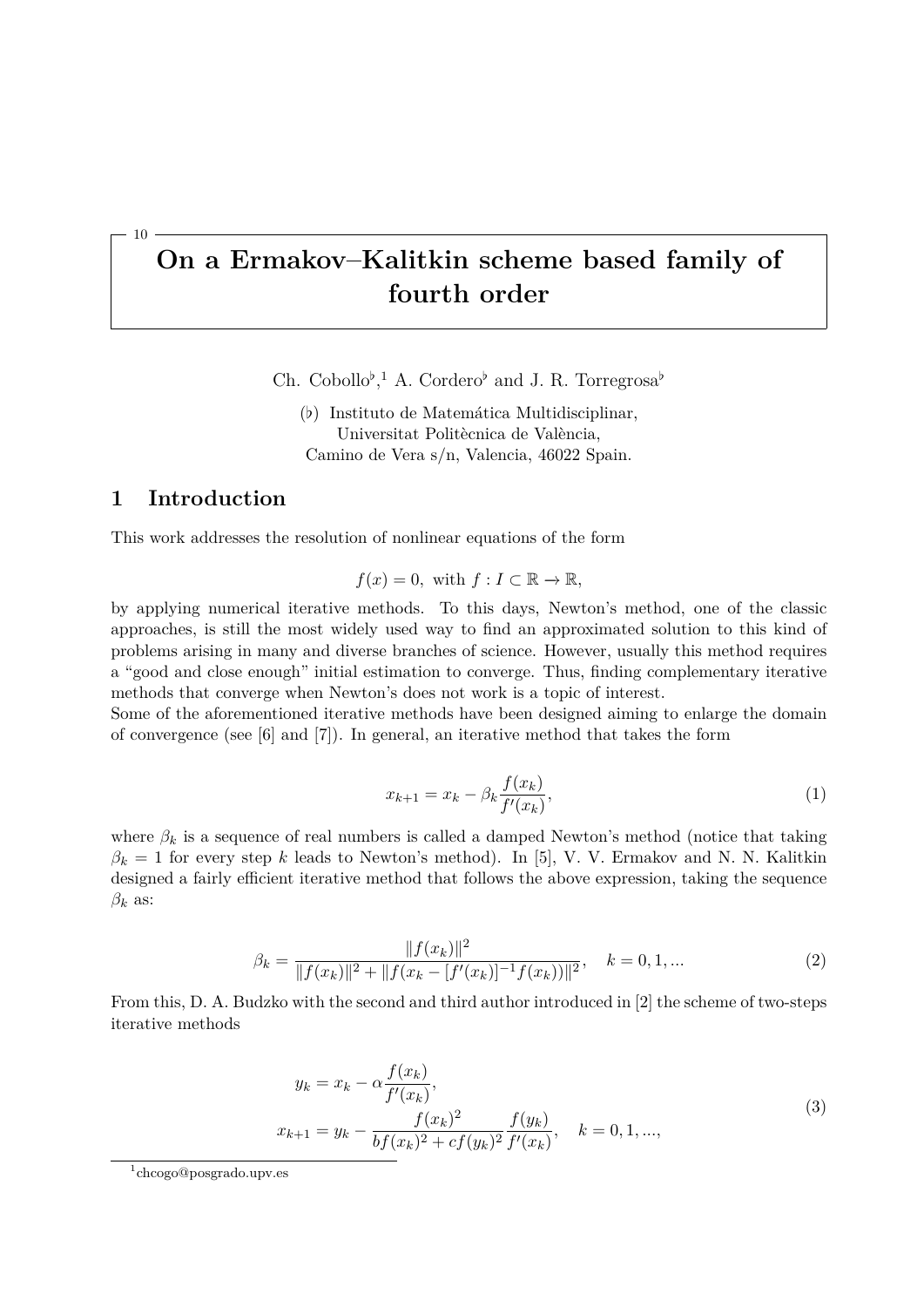where  $\alpha$ , b and c are given parameters. This multiparameter family take its first step (predictor) as a damped Newton's method, and the second step (corrector) resembles the Ermakov and Kalitkin formula 2 . It is proven that a method following this formula reaches third order of convergence whenever

$$
\alpha \notin \{0, 1\}, \quad b = \frac{1 + \alpha^2}{2\alpha^2} \quad \text{and} \quad c = \frac{1 + \alpha}{2(\alpha - 1)\alpha^2}.
$$
\n(4)

So, this provides a one-parameter family (depending on  $\alpha$ ) of two step iterative methods for solving nonlinear equations that has third order of convergence for every  $\alpha$  different of 0 and 1. Additionally, this family provides bigger basins of attraction than Newthon's method (see [3]). In this work we present a new family of two-steps iterative method, also based on the Ermakov– Kalitkin formula, that reaches fourth order of convergence.

## **2 Methods**

As we said in the previous section, in [2, Theorem 1] it is proved that every method of the form 3 has third order of convergence whenever the parameters are taken as in 4. However, this is the highest order of convergence that can be obtained following this scheme. To reach higher order while keeping the stability of the family, we modified 3 by adding an arbitrary weight function *H* in the corrector step:

$$
y_k = x_k - \alpha \frac{f(x_k)}{f'(x_k)},
$$
  
\n
$$
x_{k+1} = y_k - \frac{f(x_k)^2}{bf(x_k)^2 + cf(y_k)^2} \frac{f(y_k)}{f'(x_k)} H\left(\frac{f(y_k)}{f(x_k)}\right), \quad k = 0, 1, ...
$$
\n(5)

The idea behind this change is that, when computing the error equation, the function *H* will be approximated by its Taylor series, and so, its Taylor series coefficients shall be taken into account. As the function *H* can be chosen, we may think of its Taylor coefficient as free parameters, and considering also the previous free parameters  $\alpha$ , b and c, this provide us enough flexibility so we can find the relations that allows us to vanish as many terms as possible. This is the argument behind the prove of Theorem 1, which provides a way to find one-parameter families of fourth order by choosing a weigh function satisfying some specific relation.

#### **3 Results**

In this section we will state the main results and conclusions derived from the study. Due to the format of this document and for the sake of compactness, the proofs are omitted. We start with the theorem that crystallize the argument exposed above.

**Theorem 1.** Let  $\xi \in I$  be a simple zero of a differentiable function  $f : I \subset \mathbb{R} \longrightarrow \mathbb{R}$  in the open *interval I*, and let  $x_0$  *be an initial approximation close enough to*  $\xi$ . Then, a two-step iterative *method of the form*

$$
y_k = x_k - \alpha \frac{f(x_k)}{f'(x_k)},
$$
  
\n
$$
x_{k+1} = y_k - \frac{f(x_k)^2}{bf(x_k)^2 + cf(y_k)^2} \frac{f(y_k)}{f'(x_k)} H\left(\frac{f(y_k)}{f(x_k)}\right),
$$
\n(6)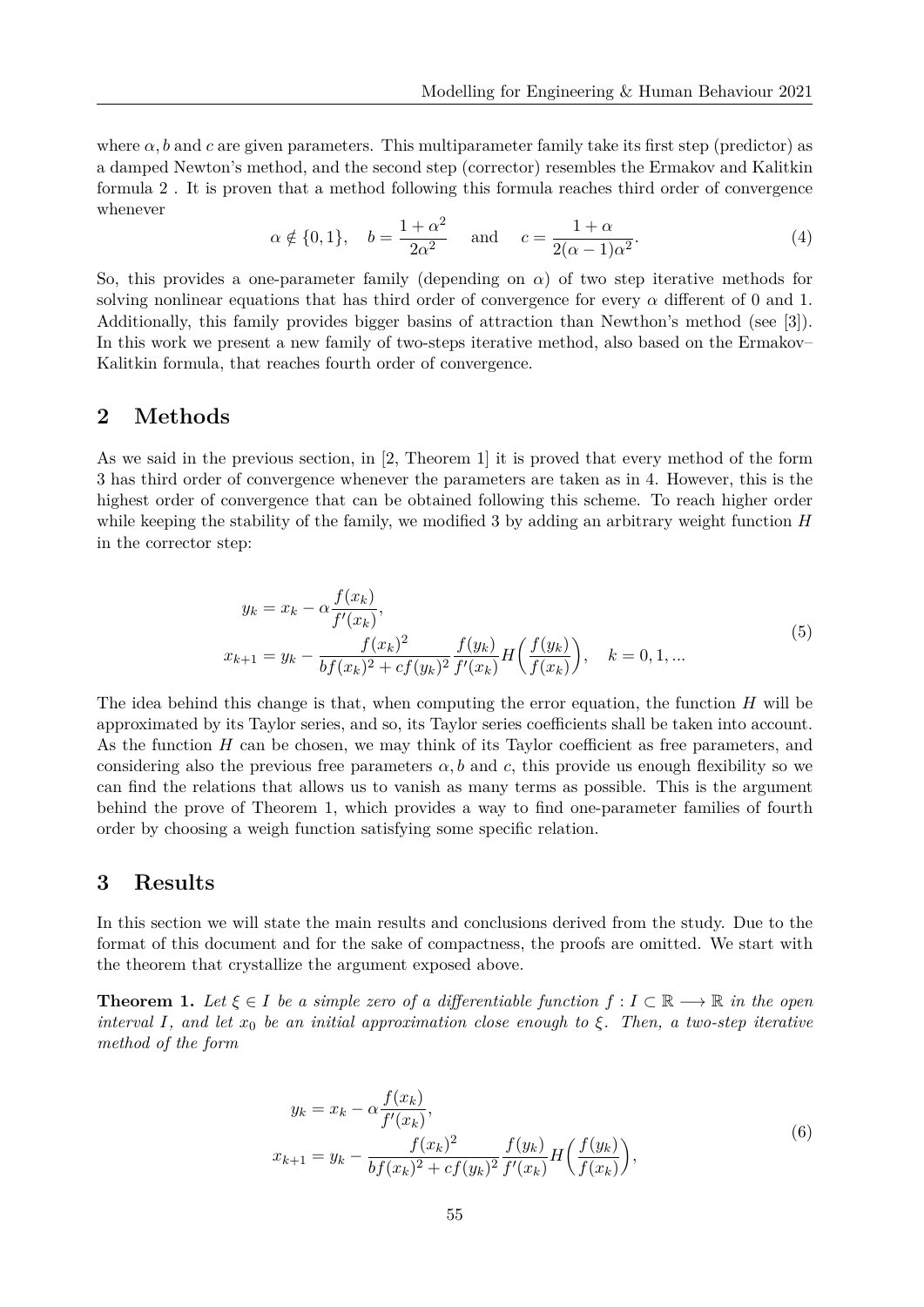*has 4th order of convergence whenever*

$$
\alpha = 1, b = h_0 = \frac{h_1}{2} \neq 0,
$$

*for every c* and for every weight function  $H(x)$  such that  $h_2$  is finite, where  $h_i = H^{(i)}(0)$ . *Moreover, the error equation of this method has the form*

$$
e_{k+1} = \left( (5 + \frac{c}{h_0} - \frac{h_2}{2h_0})c_2^3 - c_2c_3 \right) e_k^4 + O(e_k^5).
$$

*where*  $c_k = (1/k!) \frac{f^{(k)}(\xi)}{f'(\xi)}$ *f*<sup>((*ξ*)</sup>) *for*  $k = 1, 2, ...$  *and*  $e_k = x_k - \xi$ .

From this, in Theorem 2 we introduce a new one-parameter family of iterative methods which we refer as the **EK** family. We built it by taking  $H(x) = 1 + 2x$  in Theorem 1, the simplest function that satisfy the conditions. Also, notice that as a formal/aesthetic rearrangement, the 1*/b* term in the second step of (6) is absorbed by the weight function *H*, and by putting  $\beta = c/b$  we get the statement:

**Theorem 2.** Let  $\xi \in I$  be a simple zero of a differentiable function  $f : I \subset \mathbb{R} \longrightarrow \mathbb{R}$  in the open *interval I*, and let  $x_0$  be an initial approximation close to  $\xi$ . Then, the two step iterative method

$$
y_k = x_k - \frac{f(x_k)}{f'(x_k)},
$$
  
\n
$$
x_{k+1} = y_k - \frac{f(x_k)^2}{f(x_k)^2 + \beta f(y_k)^2} \frac{f(y_k)}{f'(x_k)} \left(1 + 2 \frac{f(y_k)}{f(x_k)}\right),
$$
\n(EK)

*has 4th order of convergence for every parameter β. Moreover, the error equation for this method has the form*

$$
e_{k+1} = ((5+\beta)c_2^3 - c_2c_3)e_k^4 + O(e_k^5),
$$

*where*  $c_k = (1/k!) \frac{f^{(k)}(\xi)}{f'(\xi)}$ *f*<sup>((*ξ*)</sup>) *for*  $k = 1, 2, ...$  *and*  $e_k = x_k - \xi$ .

The **EK** family is the main contribution of this work. Now we will include a summary of an introductory study of its complex dynamical behaviour depending on the parameter *β* (basic concepts and definitions from holomorphic dynamical systems can be found in [1] and [4]). In order to do this, we construct a rational operator associated with the family, on a generic twodegree nonlinear polynomial, and we analyze the stability and convergence of the corresponding fixed and critical points.

We start by considering  $f(z) = (z - r)(z - s)$  a generic quadratic polynomial with roots  $r, s \in \mathbb{R}$ . Applying a method of the **EK** family to this function, we get the following rational function which depends on the roots of *f* and the parameter *β*.

$$
Q_f(z,\beta) = \frac{\frac{(r-z)^4(s-z)^4(r^2-6z(r+s)+4rs+s^2+6z^2)}{\beta(r-z)^4(s-z)^4+(r-z)^2(s-z)^2(r+s-2z)^4} + rs - z^2}{r+s-2z}.
$$

We take the Möbius transformation  $M_f(z) = \frac{z-s}{z-r}$  and its inverse  $M_f^{-1}(z) = \frac{rz-s}{z-1}$ . Thus, the rational operator is constructed as:

$$
R(z,\beta) = M_f \circ Q_f(\cdot,\beta) \circ M_f^{-1}(z) = \frac{z^4(\beta + z(z+4) + 5)}{z((\beta + 5)z + 4) + 1}.
$$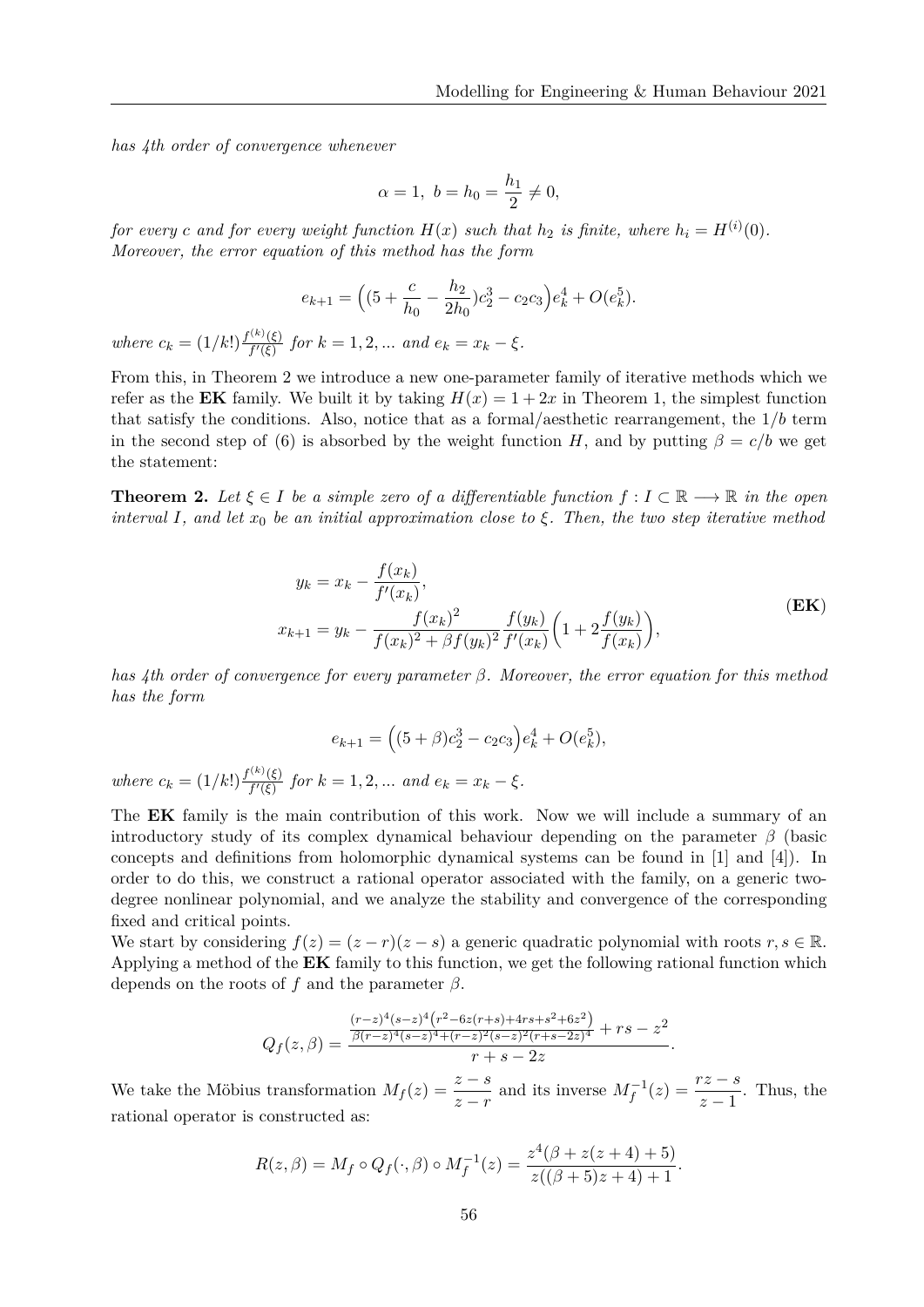Through this process, we have constructed a rational operator  $R(z, \beta)$  that is independent of the original roots of *f*, while is topologically conjugate to  $Q_f(z, \beta)$ . This last means that both share the same dynamical properties. So, this allow us to study the complex behaviour of the **EK** family applied to any quadratic polynomial by just studying the  $R(z, \beta)$  operator. Notice that  $M_f$  produces a biholomorphic transformation of the Riemann sphere that satisfy  $M_f(\infty) = 1$ ,  $M_f(r) = \infty$  and  $M_f(s) = 0$ . Thus, roughly speaking, we can think on the dynamical planes of  $R(z, \beta)$  as a "nice rearrangement" of the dynamical planes of  $Q_f(z, \beta)$ , where the relevant points *s, r* and  $\infty$  are now located in their images through  $M_f$ .

The result below sums up the fixed points of  $R(z, \beta)$  and its stability.

**Proposition 3.** *The fixed points of the rational operator*  $R(z, \beta)$  *are the roots of the equation*  $R(z, \beta) = z$ *. Then, for each value of*  $\beta$  *it has the next fixed points on the Riemann's sphere:* 

- $z = 0$  *and*  $z = \infty$  *are superattractors for every*  $\beta$ *.*
- *The pair*  $\mathbf{FP1} = \frac{1}{4}$ 4  $\Big($ √  $\sqrt{-4\beta-7} \pm \sqrt{-4\beta+10\sqrt{-4\beta-7}+2} - 5$ ). Its stability is described *by Figure 1.*
- *The pair*  $\mathbf{FP2} = \frac{1}{4}$ 4  $(\sqrt{-4\beta-7} \pm \sqrt{-4\beta-10\sqrt{-4\beta-7}+2}-5)$ . Its stability is described *by Figure 2.*
- $z = 1$  *is a fixed point if and only if*  $\beta \neq -10$ *. Moreover, the point is an attractor whenever*  $\beta = v + iw$  *is taken such that*  $(v, w)$  *belongs to the disc*  $(v + 21)^2 + w^2 \le 133$ *, and it is superattractor if and only if*  $\beta = -16$ *.*



Figure 1: Stability surface of the pair **FP1** (in color, the complex area where the pair is repulsive, being attracting in the rest).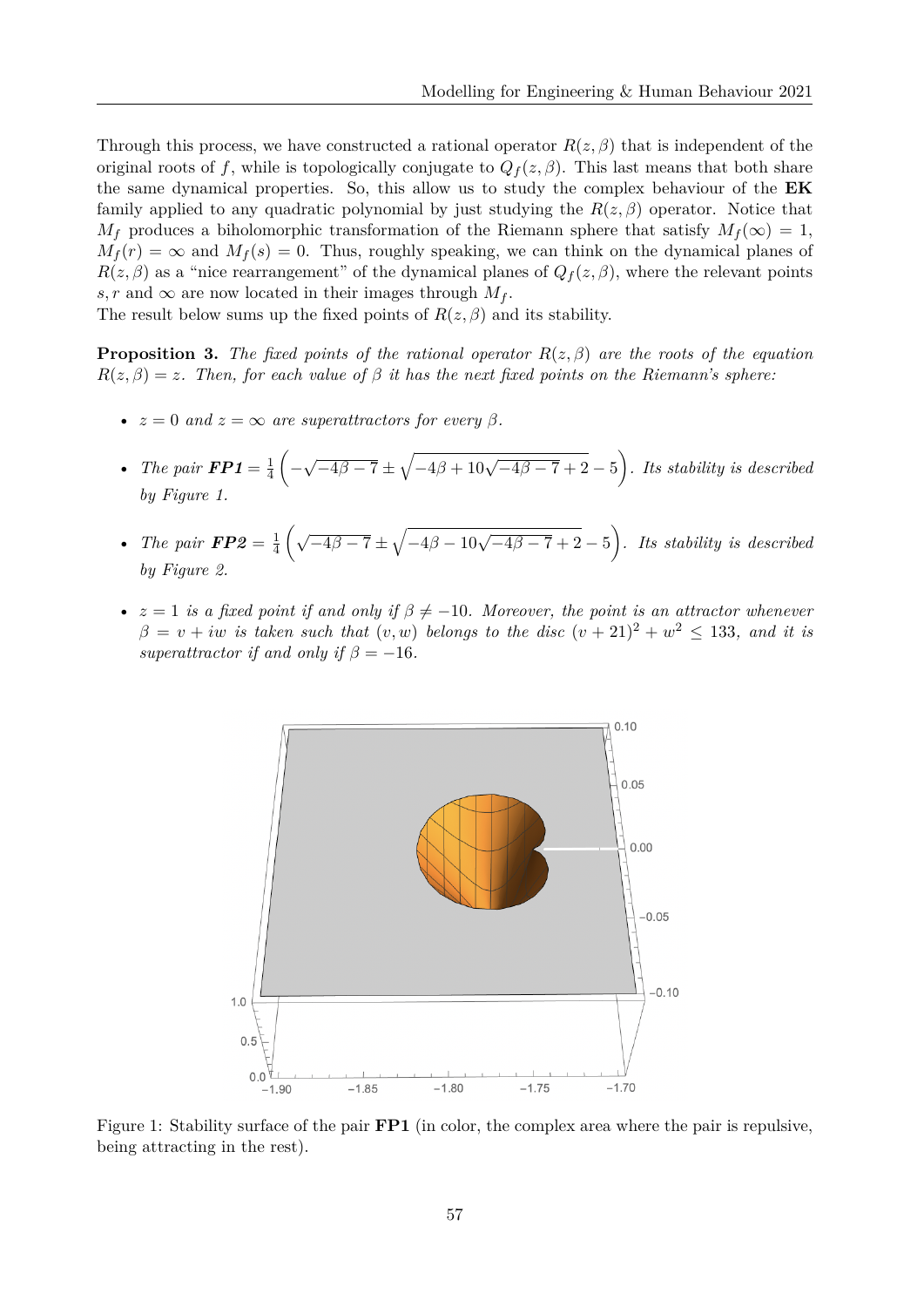

Figure 2: Stability surface of the pair **FP2** (in color, the complex area where the pair is repulsive, being attracting in the rest).

By the classic Fatou–Julia theorem, it is known that every basins of attraction of a rational function must contain, at least, one critical point. Thus, by locating the critical points and computing their orbits, we can find if there is some basin of attraction other than the generated by  $z = 0$  and  $z = \infty$ .

**Proposition 4.** *The critical points of the rational operator*  $R(z, \beta)$  *are the roots of the equation*  $R'(z, \beta) = 0$ . Then, for each value of  $\beta$  *it has the next critical points on the Riemann's sphere:* 

•  $z = 0$  and  $z = \infty$  (the roots).

• The pair 
$$
cn_1 = \frac{1}{4} \left( \pm \sqrt{2} \sqrt{-\frac{\beta^4 + 15 \beta^3 + 80 \beta^2 - 3\left( |\beta + 5| \sqrt{-\beta(2\beta^2 + 13\beta + 20)} - 50 \right) \beta - 20 |\beta + 5| \sqrt{-\beta(2\beta^2 + 13\beta + 20)}}}{(\beta + 5)^3} - \frac{\sqrt{-\beta(2\beta^2 + 13\beta + 20)}}{|\beta + 5|} - \frac{3\beta}{\beta + 5} - \frac{20}{\beta + 5} \right);
$$

• The pair 
$$
cnz = \frac{1}{4} \left( \pm \sqrt{2} \sqrt{-\frac{\beta^4 + 15 \beta^3 + 80 \beta^2 + 3(\sqrt{(\beta + 5)^2} \sqrt{-\beta(2\beta^2 + 13\beta + 20)} + 50)\beta + 20\sqrt{(\beta + 5)^2} \sqrt{-\beta(2\beta^2 + 13\beta + 20)}}}{(\beta + 5)^3} + \frac{\sqrt{-\beta(2\beta^2 + 13\beta + 20)}}{\beta + 5} - \frac{3\beta}{\beta + 5} - \frac{20}{\beta + 5} \right);
$$

A parameter space associated to a critical point is defined as a mesh in the complex plane where each point corresponds to a different value of of the parameter  $\beta$ . If a value of  $\beta$  is represented in red it means that for this value of the parameter the critical point is being attracted by a root  $(z = 0 \text{ or } z = \infty)$ . Otherwise, the pixel is colored black. In Figures 3 and 4 we included the parameter spaces related to the pairs **CR1** and **CR2** respectively. They show that as long as we avoid the  $\beta$  values from the black regions, we get nice iterative methods where the only basins of attraction are the associated to the roots.

## **4 Conclusions**

In this paper we have introduced a result to generate families of iterative methods of fourth order that follows the Ermakov–Kalitkin scheme, allowing to choose freely a weight function as long as it satisfies the hypotheses. From this, we designed the **EK** family by taking the simplest possible